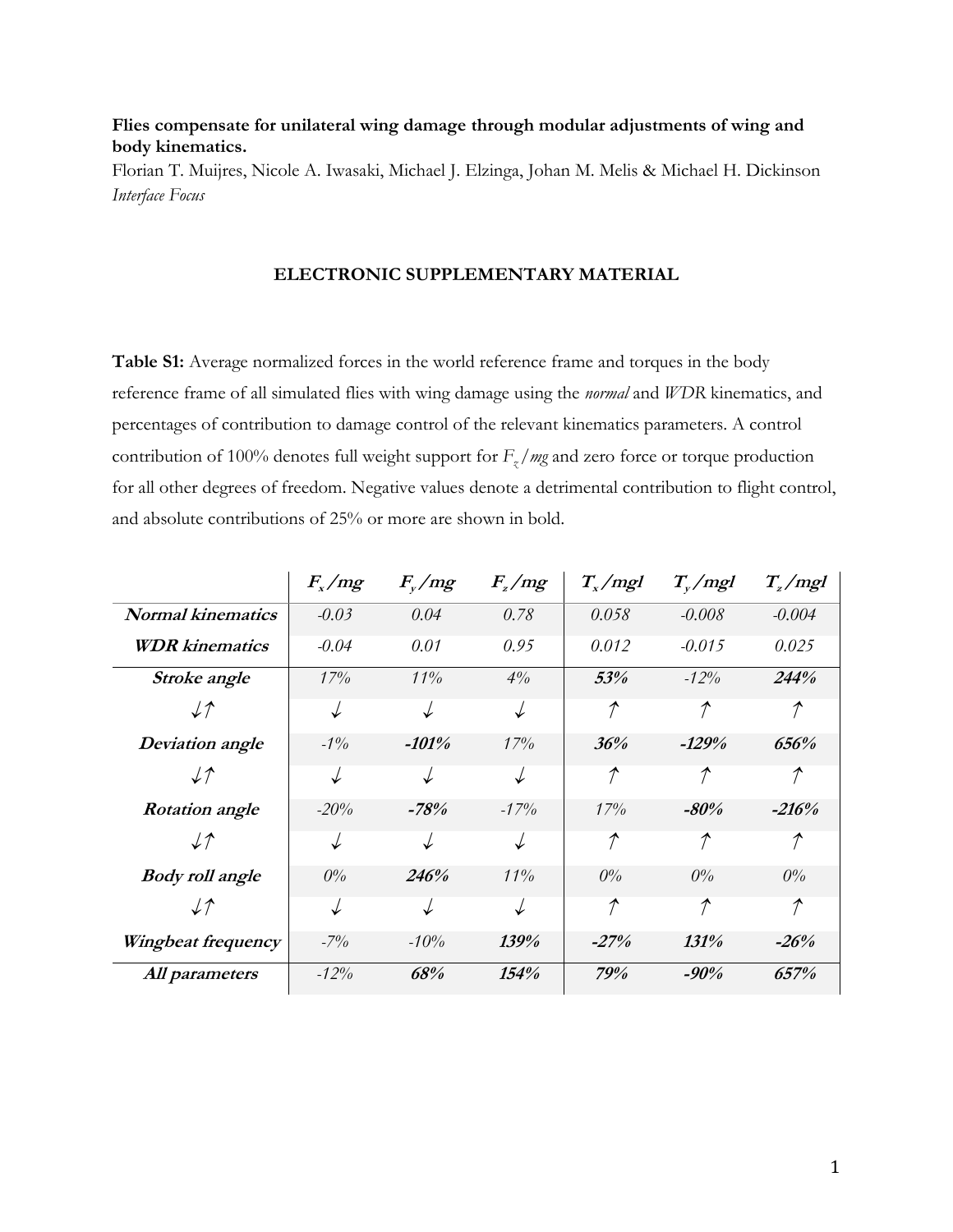

**Figure S1.** Wingbeat-average aerodynamic forces in the world reference frame (A-C) and torques in the body reference frame (D-F) produced by simulated flies with variable amounts of wing damage, and when cumulatively replacing the different normal kinematics parameters with the WDR kinematics. The sequence of kinematics replacement is according to the legends in panel A and E for forces and torques, respectively). Results from flies with a spanwise cut wing are indicated by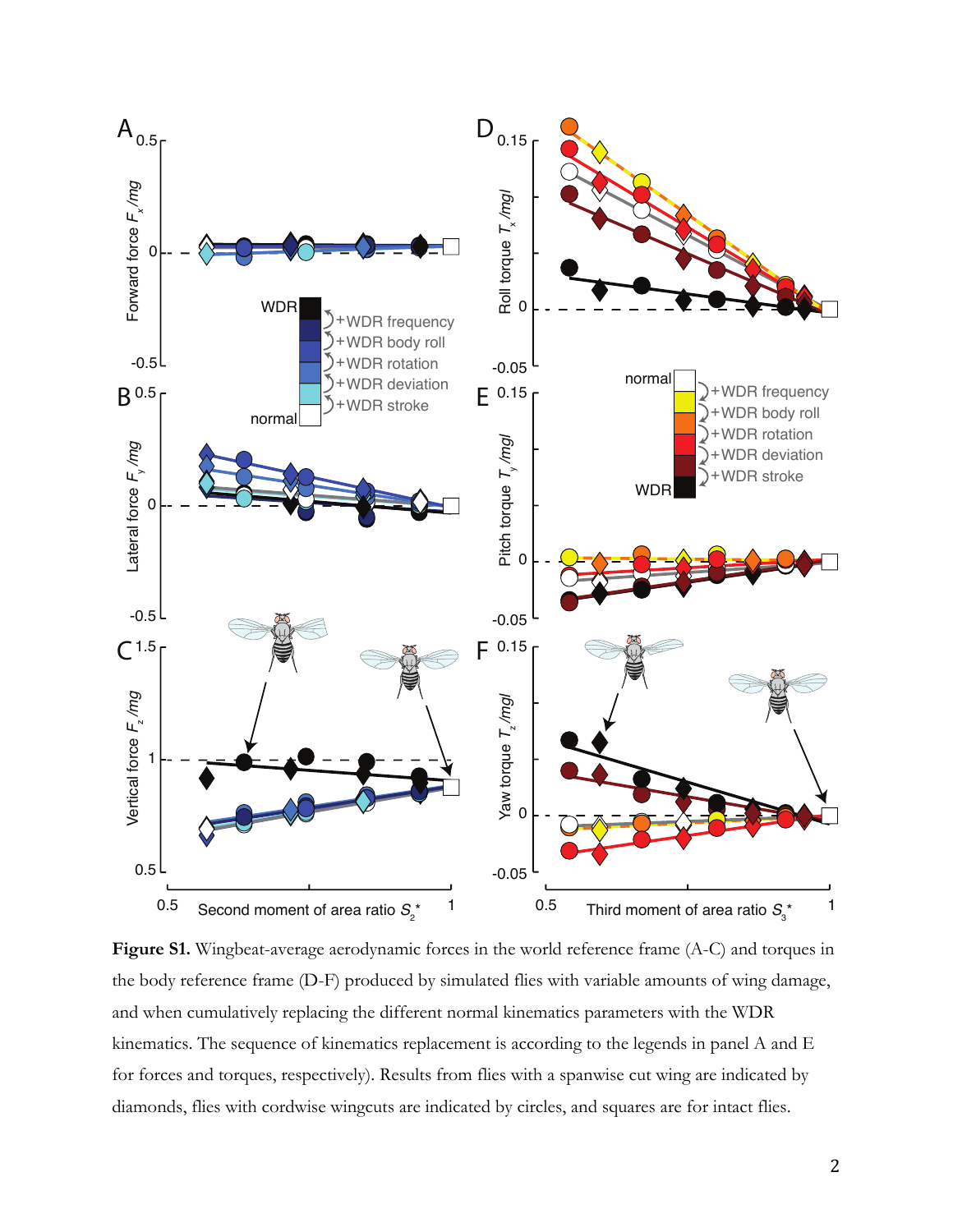

**Figure S2.** Forces and torques produced by a robotic fruit fly with the right wing damaged (A,B), or with an intact right wing with varying wing stroke amplitude (C,D). (A) Aerodynamic forces scale linearly with the normalized second moment of area,  $S_2^*$ , irrespective of the type of damage (cordwise or spanwise). (B) Likewise, aerodynamic torques scale linearly with the third moment of area ratio,  $S_3^*$ . Wingbeat kinematics in (A,B) consisted of the normal pattern of *D. hydei* with undamaged wings (Fig. 1D). (C,D) Aerodynamic forces and torques scale linearly with the normalized stroke amplitude, *A* \* . Here, the left wing followed the normal wingbeat kinematics, while the right wing flapped with variable stroke amplitude (Fig. 1D).

Different colors indicate forces and torques about the three body axes at both the normal wingbeat frequency of undamaged flies (*f*<sub>normal</sub>) and mean flap frequency of flies with a damaged wing (*f*<sub>damaged</sub>), see legend. Squares show data from a robotic fly with both wings intact, circles show data for a robot fly with a cordwise cut wing, and diamonds show data for the robot with a spanwise cut wing.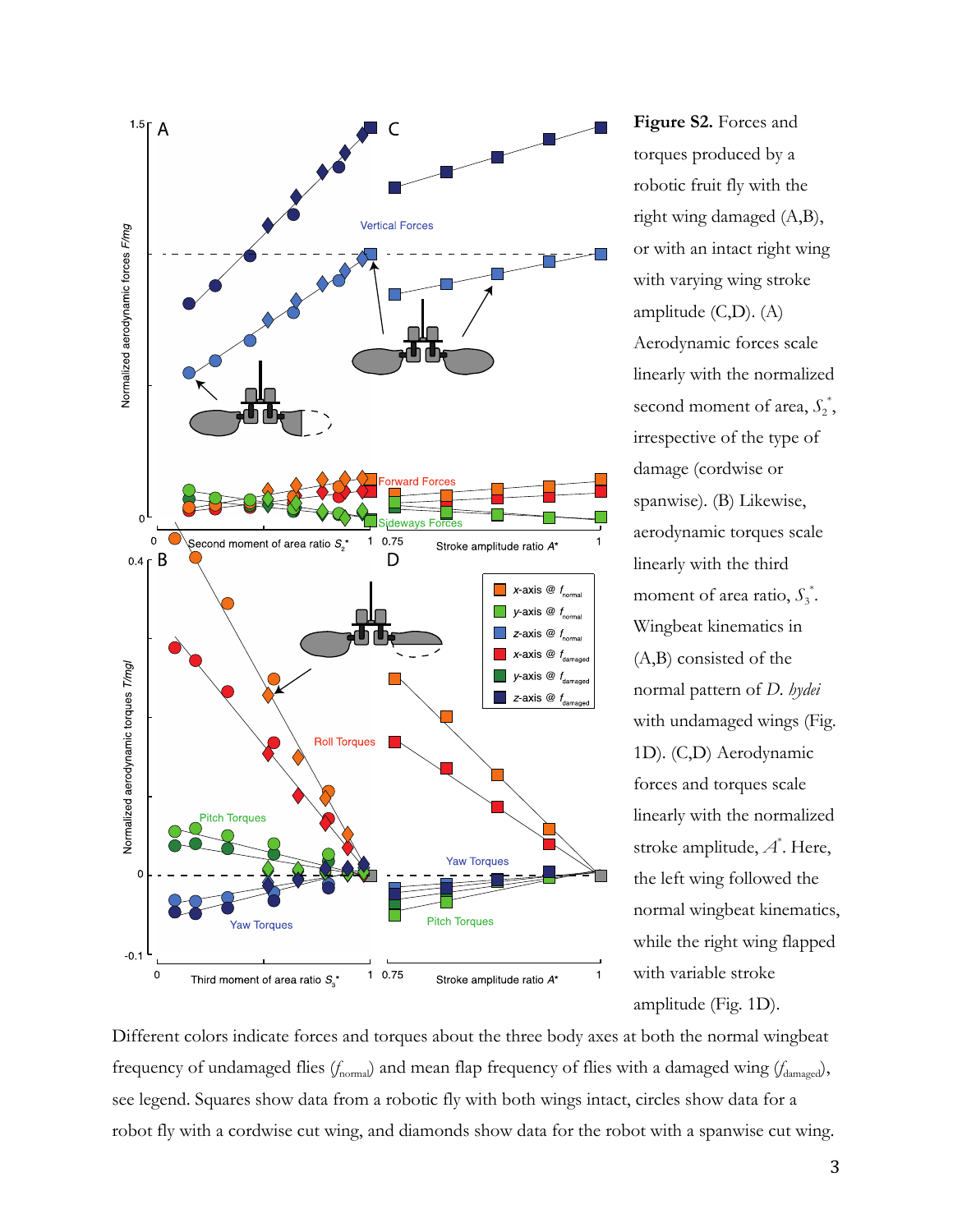

**Figure S3.** Aerodynamic forces and torques produced by the robotic fruit fly with a right wing with variable stroke amplitudes and variable damage (the left wing was left intact and flapped with a constant stroke amplitude). All data points were color coded with vertical force  $(A,C)$ or roll torque (B,D) according to the colorbar above each panel. The color-coded surfaces show linear fits (including interactions) through the data points (Eq. 9). The left column (A,B) shows the results of the robotic fruit fly flying at the wingbeat frequency of *D. hydei* with undamaged wings ( $f_{\text{normal}}$ ), whereas the right column (C,D) shows data for wings beating at the mean wingbeat frequency of

flies with a damaged wing (*f*<sub>damaged</sub>). In all panels, squares represent data of a fly robot with undamaged wings, diamonds are of the robot with a trailing edge wing cut and circles show data for the robotic fly with a damaged wingtip.